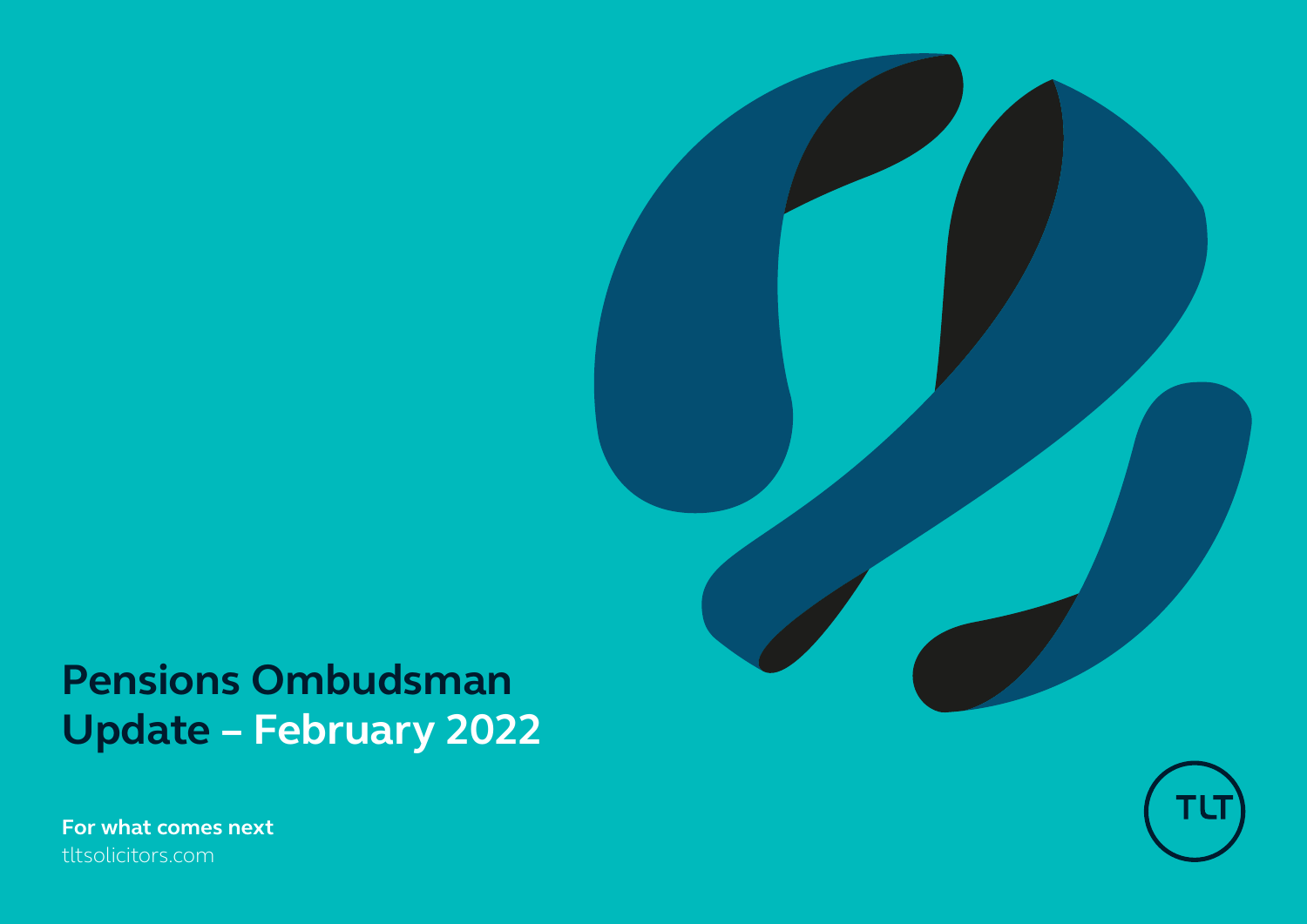### **Contents**

| Mr S (PO-11134) - Schemes should update transfer processes promptly  1        |  |
|-------------------------------------------------------------------------------|--|
| Mr L and Mr E (CAS-56678-K8C8 and CAS-59621-L3K9) - No entitlement            |  |
|                                                                               |  |
| Miss CS (PO-21507) - Administrator with delegated powers must act within      |  |
|                                                                               |  |
| Mr S (CAS-33317-H3P1) - Trustee ultimately responsible for the administration |  |
| of the Scheme, and liable to pay award to member following confusing          |  |
|                                                                               |  |
| Mr H (PO-28801) - Employer's decision regarding the appropriate level of      |  |
|                                                                               |  |

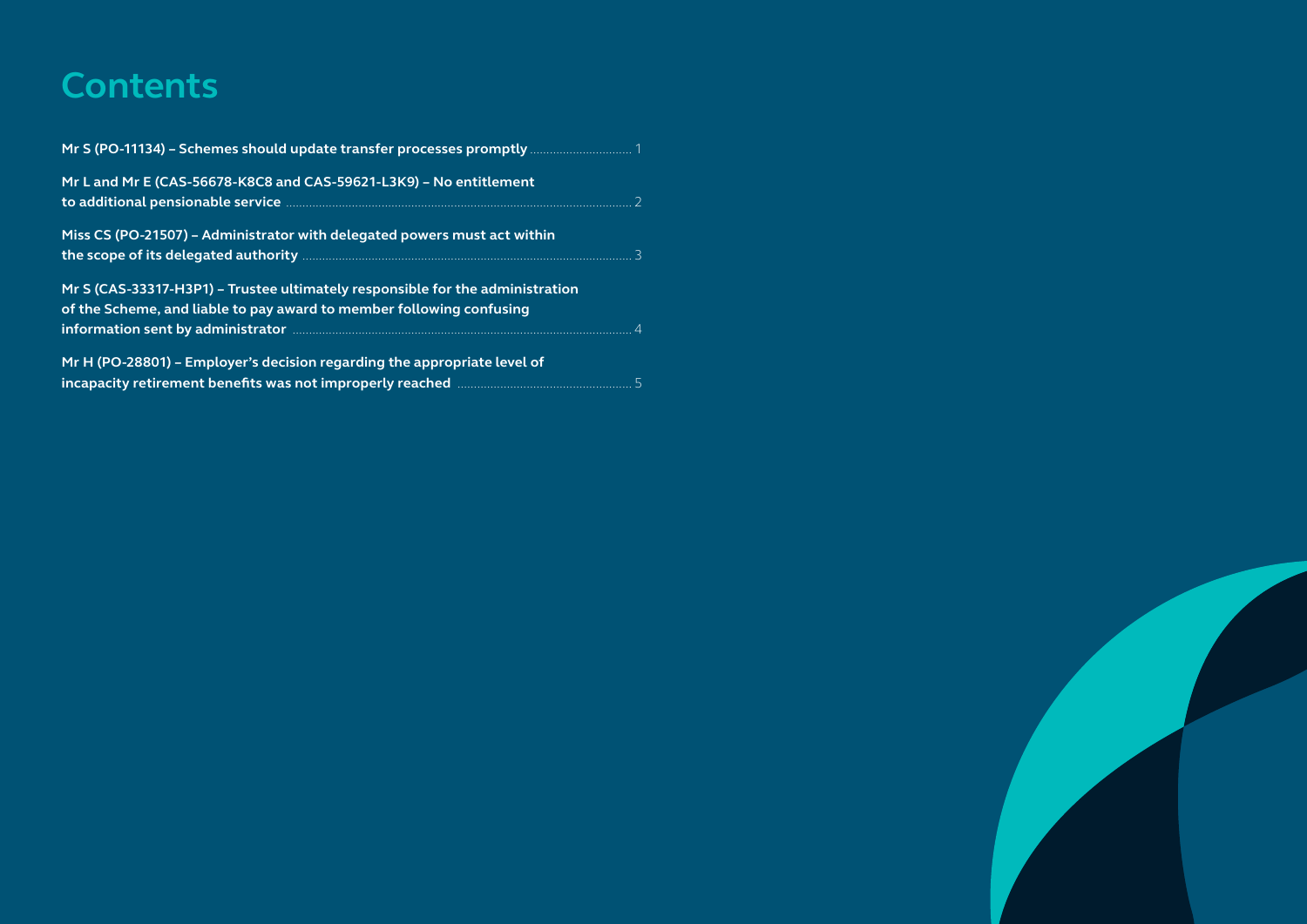# <span id="page-2-0"></span>**Mr S (PO-11134) – Schemes should update transfer processes promptly**

**The Pensions Ombudsman (the** Ombudsman**) has [ordered](https://www.pensions-ombudsman.org.uk/sites/default/files/decisions/PO-11134.pdf) a scheme to reinstate a member after erroneously allowing a transfer out, and to make a payment for distress and inconvenience.**

#### **Facts**

Mr S was a deferred member of the Armed Forces Pension Scheme (**AFPS**). He took a transfer to the Capita Oak Pension Scheme, operated by Imperial Trustee Services Limited (**Imperial**). Imperial was subsequently forced into compulsory liquidation, and Mr S believes his benefits have been lost. He complained that he had been allowed to transfer to a fraudulent arrangement.

#### **Decision**

The Ombudsman held that Mr S had no statutory right to transfer, and that the Ministry of Defence (**MoD**) should have identified this had it undertaken adequate checks.

A transfer from one Occupational Pension Scheme to another allows only an "earner" to acquire "transfer credits". The MoD did not check Mr S' employment status, and indeed, during the transfer process had received evidence that Mr S was in receipt of Jobseekers' Allowance. Therefore, Mr S did not have a statutory right to a transfer – and the scheme rules did not allow a discretionary transfer. The transfer was void.

In addition, the Pension Regulator's (**TPR**) "Scorpion" guidance had been issued in February 2013. Although Mr S's transfer started before this date, it only completed in September 2013. The MoD did not update its transfer processes to reflect TPR's new guidance until November 2013.

The Ombudsman found that there had been maladministration: despite concluding that Mr S would still have taken his transfer, the MoD should have acted with greater due diligence and informed Mr S of the risks (sending the Scorpion literature, noting "red flags", such as the fact that the Capita Oak scheme was overseas and only recently established). The Ombudsman did not accept the argument that no timescale for compliance with the guidance applied as TPR did not give one, nor did it accept that a reasonably competent pension provider would have been unaware of the new guidance for six months. It was the responsibility of the MoD to keep up to date with pensions standards and guidance, the guidance being issued put "prudent administrators on notice of the standards expected", and six months was sufficient time for them to have acted on it in relation to Mr S's transfer.

The MoD was ordered to reinstate Mr S's membership of the AFPS, and to pay £2,000 for his severe distress and inconvenience.

### **Impact**

The Determination is a reminder that the Ombudsman (in particular, following 2020's **[Determination](https://www.pensions-ombudsman.org.uk/sites/default/files/decisions/PO-24554.pdf)** in the case of Mr R, where one month was held to be "generally sufficient"), expects schemes to act swiftly to update their processes following changes in legislation or significant guidance.

This should be borne in mind as the **[new statutory](https://www.tltsolicitors.com/insights-and-events/insight/new-statutory-transfer-conditions-in-fight-against-pension-scams/)  [transfers regime](https://www.tltsolicitors.com/insights-and-events/insight/new-statutory-transfer-conditions-in-fight-against-pension-scams/)** develops.

The Determination is a reminder that the Ombudsman, expects schemes to act swiftly to update their processes following changes in legislation or significant guidance.

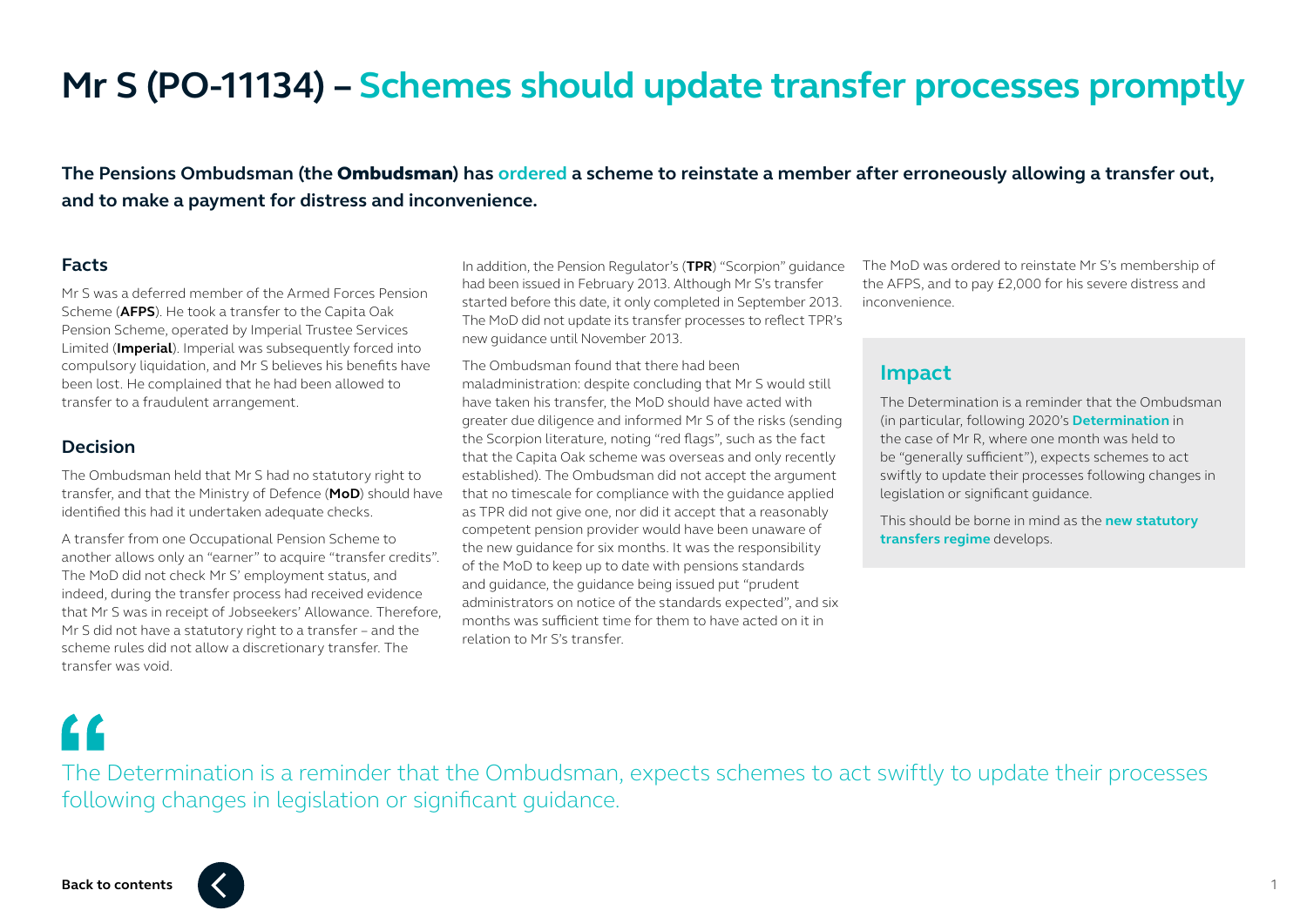# <span id="page-3-0"></span>**Mr L and Mr E (CAS-56678-K8C8 and CAS-59621-L3K9) – No entitlement to additional pensionable service**

**The Ombudsman has [concluded](https://www.pensions-ombudsman.org.uk/sites/default/files/decisions/CAS-56678-K8C8%20%26%20CAS-59621-L3K9.pdf) that members were not entitled to additional pensionable service, despite receiving a letter from their employer which the members interpreted as stating otherwise.** 

#### **Facts**

Mr L and Mr E (the **Applicants**) were employed by Nokia UK Ltd (**Nokia**) and members of the Nokia 1990 Final Salary Section (the **Section**) of the Nokia UK Retirement Plan.

The Section closed to future accrual in April 2012, and the Applicants then held deferred defined benefits (**DB**) in the Nokia Solutions and Networks Trust (the **NSN Trust**).

In 2016, Nokia acquired a corporate group with a final salary scheme in which members were still accruing final salary benefits (the **Alcatel-Lucent Pension Scheme**).

In January 2018, Nokia proposed to close all current final salary schemes to future accrual, and open a new defined contribution arrangement for all members.

In April 2018, Nokia sent the Applicants a letter confirming the changes that had been made (the **Letter**). The Letter stated under a heading *"DB Related Benefits in NSN and Alcatel Lucent Trusts"* that *"At the time employment with Nokia UK ceases the value of the deferred DB benefit will be the greater of (i) the deferred DB benefit increased in accordance with the plan rules or (ii) the value calculated considering years of service to 30 April 2018"*. The Letter continued that all Nokia employees who were active DB members as at 30 April 2018 would receive a benefit statement as soon as possible.

In June 2019, Mr L asked Mercer, the administrator, to provide an annual benefit statement including pensionable service up to April 2018, noting that this was based on the content of the Letter. Mercer informed Mr L that he was not entitled to pensionable service up to April 2018.

In March 2020 the Applicants each complained to the Trustee of the Nokia Retirement Plan (the **Trustee**) that on a correct interpretation of the Letter they were entitled to a revised annual benefit statement based on pensionable service up to April 2018.

The Trustee did not accept that the Letter could reasonably be read to grant the Applicants additional pensionable service, as the Section had closed in 2012. The Applicants complained to the Ombudsman.

#### **Decision**

The Applicants' complaint was considered by an adjudicator, who found that no further action was required from Nokia, Mercer, or the Trustee.

The Applicants did not accept this decision, and the complaint was referred to the Ombudsman, who said that while the relevant extract from the Letter was not clear and was open to interpretation, it referred to active DB members as at 30 April 2018 only, and as such did not apply to the Applicants. The Trustee must follow the Scheme rules, which did not allow for additional pensionable service to be granted to the Applicants.

### **Impact**

Where schemes have multiple sections, or where employers have multiple schemes, communications need to be clear to which members the communication applies.

In this complaint, the Ombudsman found that the relevant communication was *"not clear"* and *"open to interpretation"*. Whilst the Ombudsman did not uphold the complaint, had the communication been clearer, the employer, trustee and administrator would have avoided the time, and no doubt cost, of defending the application.

Communications to members should be reviewed carefully to ensure that they are clear, and a "one size fits all" approach should be avoided if it does not adequately distinguish which members the relevant section of the communication applies to.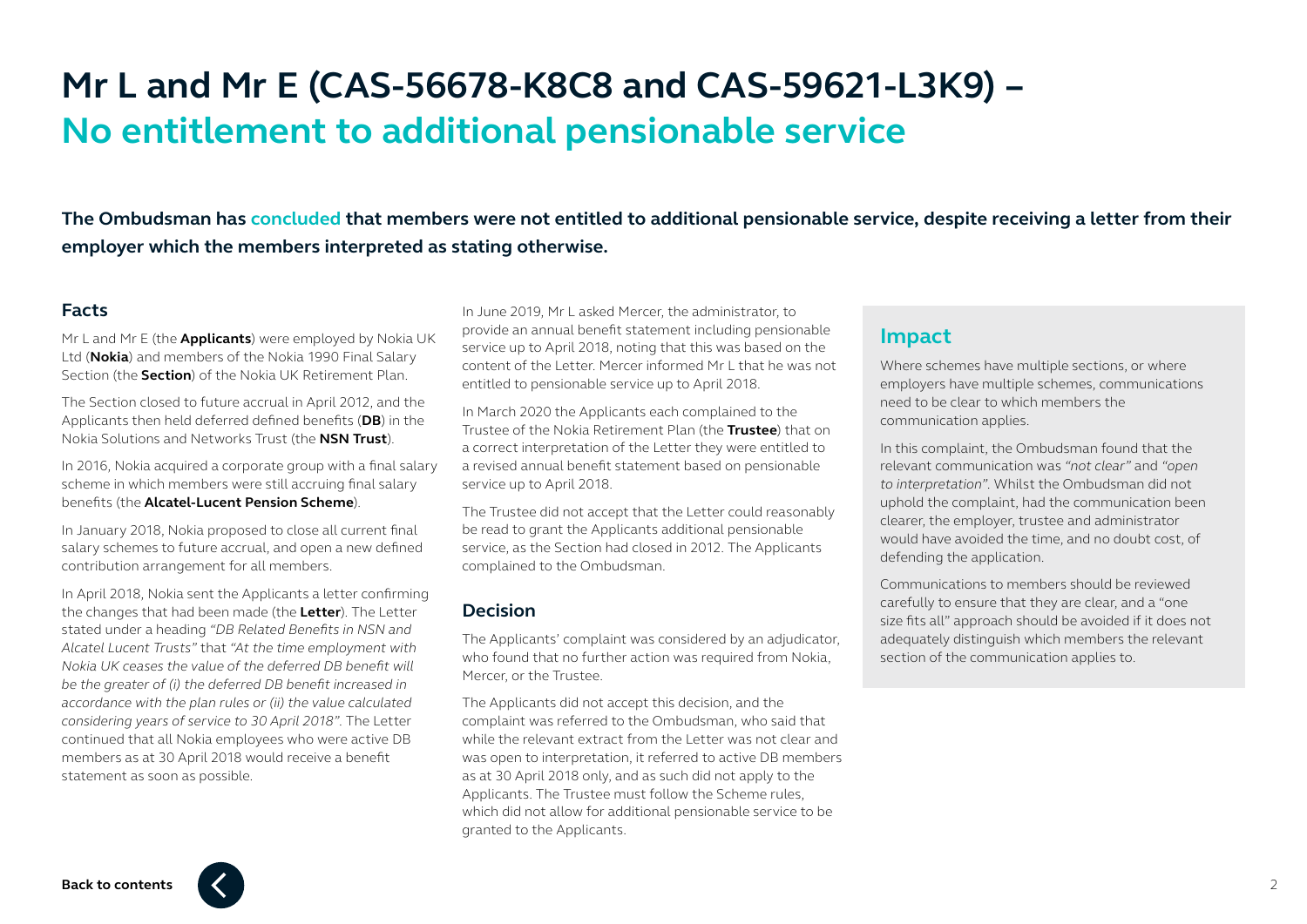# <span id="page-4-0"></span>**Miss CS (PO-21507) – Administrator with delegated powers must act within the scope of its delegated authority**

**The Ombudsman has [concluded](https://www.pensions-ombudsman.org.uk/sites/default/files/decisions/PO-21507.pdf) that although a scheme administrator acted outside the scope of its delegated powers in granting a death benefit, the Trustee corrected the error when it revisited the decision and considered all relevant beneficiaries afresh.**

#### **Facts**

Mr R, a member of the Railways Pension Scheme (the **Scheme**), died in 2014 without submitting a nomination form to the Railways Pension Trustee Company Limited (the **Trustee**).

Mr R cohabited with Ms KS from 2000 to December 2013. Miss CS, Ms KS's daughter, was born on February 2002. Miss CS believes that Mr R is her father although he is not stated to be so on her birth certificate.

Mr R's will named Ms KS as his sole executor, and left 9/10ths of the residue of his estate to Ms KS or, if she predeceased him, to her children.

On Mr R's death, a lump sum was payable to one or more "Beneficiaries", including his siblings, children, and any other person with an interest in his estate under the Rules of the Scheme. The discretion to make decisions about death benefits when there was only one potential beneficiary had been delegated to the Scheme administrator, RPMI, who should act in accordance with the Trustee's guide on discretionary lump sums, which sets out the enquiries RPMI must make, including *"proportionate wider enquiries"* and cross-checking the member's will.

A death benefit form was completed by Mrs L (Mr R's sister) who stated that Mr R was single, intestate, had no children, and that she knew of no other person who may be entitled to receive benefits. Consequently, RPMI approved the payment of a lump sum to Mrs L (the **Decision**).

Miss CS' representative challenged the Decision under the Scheme's two-stage internal dispute resolution procedure (**IDRP**). At stage one, the Trustee agreed with the Decision, as RPMI took reasonable steps to identify all relevant beneficiaries. It concluded that although not all relevant beneficiaries were identified, this did not invalidate the Decision. After taking legal advice and considering the evidence provided, it came to the same conclusion in stage two of the IDRP.

Miss CS complained to the Ombudsman.

#### **Decision**

The Ombudsman found that, had the decision process been run as expected, RPMI would have collected relevant information which would have identified Ms KS and Miss CS as falling within the class of potential beneficiaries, and then referred the decision to the Trustee. As it did not, it had acted outside the scope of its delegated powers and the initial Decision was therefore void.

However, the Ombudsman found that at stage two of the IDRP the Trustee, having obtained legal advice and having considered further evidence on all potential beneficiaries, reached a separate and valid decision.

### **Impact**

This complaint raises two issues: how trustees should exercise their discretion, and how those with delegated powers must act.

Where trustees choose to delegate powers around discretionary decision making they should ensure this decision making process is audited frequently and that they remain informed of the decisions taken, and the reasons on which they are based.

Where a party is acting under delegated powers, it should be aware of the scope of these powers and how to exercise them. In the event of uncertainty, the decision should always be referred to the trustees for their input.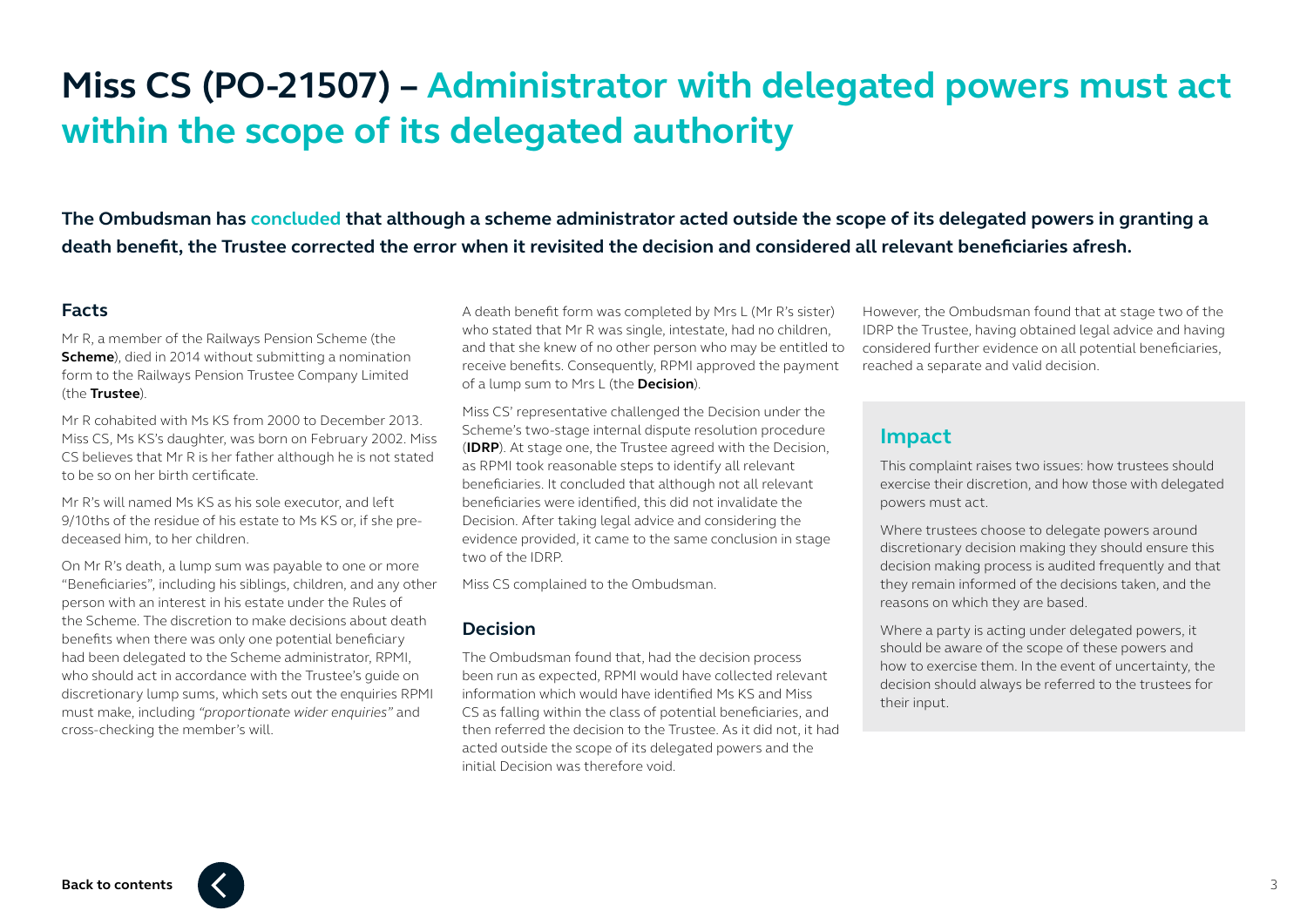# <span id="page-5-0"></span>**Mr S (CAS-33317-H3P1) – Trustee ultimately responsible for the administration of the Scheme, and liable to pay award to member following confusing information sent by administrator**

**The Ombudsman has [concluded](https://www.pensions-ombudsman.org.uk/sites/default/files/decisions/CAS-33317-H3P1.pdf) that the Trustee must pay Mr S £2,000 in recognition of the severe distress and inconvenience caused to him by confusing information sent by the administrator.** 

#### **Facts**

Mr S was an active member of the Quartzelec Pension Scheme (the **New Scheme**) from 2002 until 2007, and was previously an active member of the Alstom Pension Scheme (the **Former Scheme**).

In 2004, Mr S's employer issued an announcement informing members that it had decided to establish the New Scheme, and that members could either preserve their benefits in the Former Scheme, or transfer their pensionable service from the Former Scheme to the New Scheme. If they transferred their benefits from the Former Scheme, their pensionable service would be treated as continuous.

Mr S said that he elected to transfer his pensionable service, and had sent the relevant paperwork to the administrator by the deadline set out in the announcement. This was disputed by Quartzelec Pension Trustees Limited (the **Trustee**), which said that it has no record of Mr S' benefits in the Former Scheme being transferred, and that he was only entitled to benefits from the New Scheme in respect of the period from 2002 until he became a deferred member in 2007.

After corresponding with the Trustee and the Scheme's administrators and receiving conflicting information as to his proper entitlement, Mr S complained under the Scheme's IDRP that, amongst other things, he had transferred his benefits from the Former Scheme to the New Scheme. The Trustee did not uphold Mr S' complaint.

Mr S complained to the Ombudsman on the grounds that when he reaches his normal retirement date his benefits from the Scheme will be 40–50% less than anticipated due to the conflicting and confusing information he received from the administrator.

#### **Decision**

The Ombudsman partially upheld Mr S' complaint.

The Ombudsman noted the *"confusing information the Scheme sent to Mr S between 2007 and 2018"*, sent by the Scheme's administrators, on behalf of the Trustee, which was *"far from clear"*. This information included correspondence that indicated that Mr S did not transfer his benefits from the Former Scheme, whilst other correspondence confirmed that he had.

Whilst the conflicting information provided on behalf of the Trustee was not enough to substantiate a claim for negligent misstatement against the Trustee, the Ombudsman found that the Trustee had not shown sufficient care in the provision of the correct information to Mr S.

The Ombudsman awarded Mr S £2,000 in recognition of his loss of expectation and severe distress and inconvenience.

### **Impact**

Inadequate record keeping is a common cause of complaints to the Ombudsman. In this complaint, the issue was exacerbated by various parties issuing the member with confusing and conflicting information. Ultimately, the trustee is responsible for the administration of the scheme, and should show sufficient care in the provision of correct information to the scheme's members.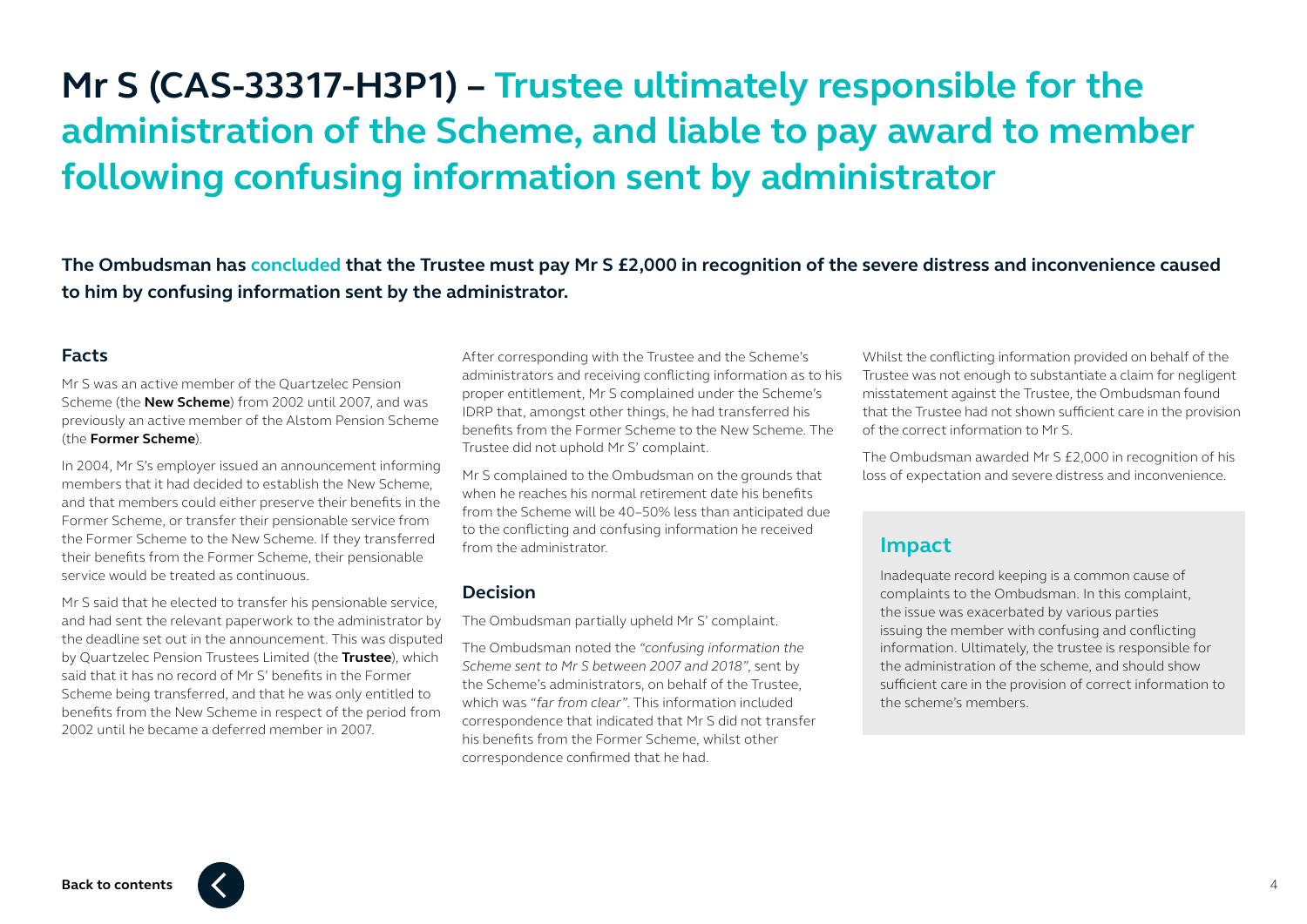# <span id="page-6-0"></span>**Mr H (PO-28801) – Employer's decision regarding the appropriate level of incapacity retirement benefits was not improperly reached**

**The Ombudsman has [concluded](https://www.pensions-ombudsman.org.uk/sites/default/files/decisions/PO-28801.pdf) that an employer's decision not to grant a member a "Total Incapacity" pension was reached properly, as the employer applied the Rules correctly and considered the relevant evidence, including that provided by the employer's medical advisor.** 

#### **Facts**

Mr H was employed by Shell International Limited (**Shell)**, and was a member of the Shell Contributory Pension Fund (the **Scheme**).

The rules of the Scheme (the **Rules**) define two levels of incapacity:

- 1. where the incapacity makes it unlikely that the member will ever again obtain any employment (**Total Incapacity**); and
- 2. where the incapacity prevents them from undertaking their current occupation (**Partial Incapacity**).

It is for Shell, acting on medical advice, to decide which level applies.

In 2012, Mr H retired on the grounds of incapacity and Shell awarded him a Partial Incapacity pension.

In 2013, Mr H wrote to Shell outlining his current medical conditions. Shell referred Mr H's case to its medical advisers (**Shell Health**), who reviewed the case and sought reports from Mr H's specialists. Shell Health advised that there was not enough evidence to say it was unlikely that Mr H would ever again obtain any employment.

In 2014, Shell informed Mr H that it had decided to continue paying him a Partial Incapacity pension, and provided a copy of the advice it had received from Shell Health.

Following a review, Shell informed Mr H in 2015 that he continued to meet the criteria for a Partial Incapacity pension only. In deciding this, Shell had referred to medical advice from Mr H's GP and specialists, which said that many of Mr H's conditions might be amenable to ongoing or further treatment. Mr H disagreed with Shell's decision, and provided Shell Health with further medical reports regarding his conditions. Shell responded that, after considering these reports, its decision had not changed.

In 2017, Mr H submitted a complaint under Shell's Incapacity Dispute Procedure (**IDP**) on the grounds that he should be entitled to a Total Incapacity pension. The IDP upheld Shell's decision, and Mr H complained to the Ombudsman.

#### **Decision**

The Ombudsman concluded that no further action was required by Shell.

The Ombudsman considered whether Shell had applied the Rules correctly when deciding that Mr H did not qualify for a Total Incapacity pension, and whether this was supported by the available evidence. The Ombudsman noted that in the definition of Total Incapacity, the term "employment" is unqualified. This means that to satisfy this definition, the member must be considered permanently incapacitated from undertaking any employment.

In deciding whether this was satisfied, Shell was required to weigh up all the relevant evidence available to it. The Ombudsman found that it was open to Shell to rely on the advice of Shell Health in interpreting the medical evidence when making its decision. As a consequence, the Ombudsman concluded that Shell's decisions to maintain Mr H's Partial Incapacity pension was properly reached.

### **Impact**

Decision makers must apply the qualifying criteria for incapacity pensions as set out in the scheme rules. Members may struggle to understand this process and, on occasion, consider it unfair. To mitigate this, communication is key. Whilst trustees do not have to explain their discretionary decision making, it is often helpful to do so in clear terms to enable members to better understand the decision making process within the remit of the scheme rules.

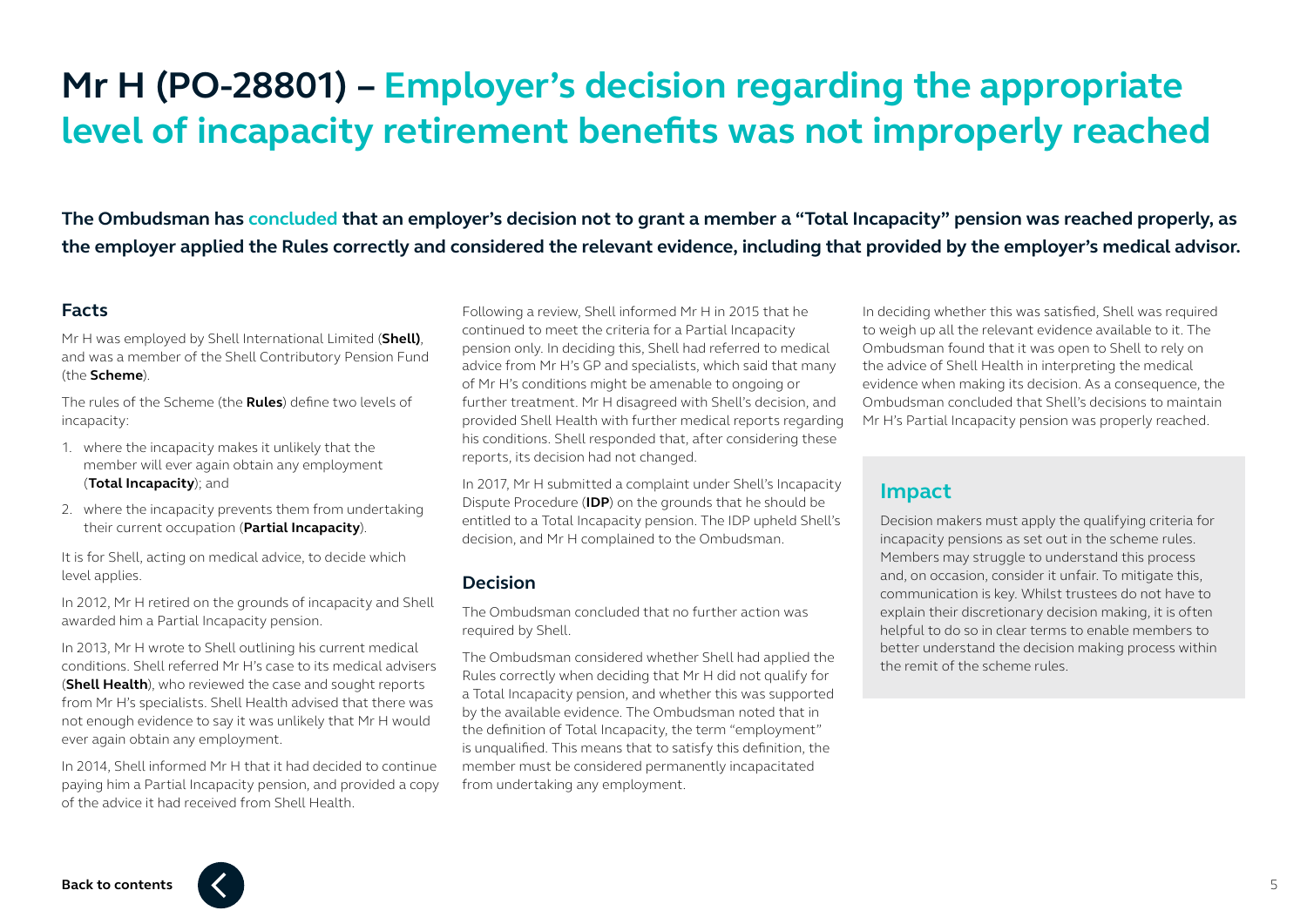## **TLT's Pension Dispute Resolution Team**

**Pensions disputes have become a key issue for many employers and trustees. TLT's Pensions Dispute Resolution team are first and foremost pensions lawyers.**

We understand the issues facing companies and trustees, and provide clear and realistic solutions based on commercial and practical realities to help clients, whether employers or trustees, achieve the right result.

The team is experienced in dealing with complaints to the Pensions Ombudsman, acting on behalf of individuals as well as employers and trustees.

Disputes involving members and disputes between trustees and employers require careful handling and a pro-active approach.

Most disputes the team have been involved in have not become public knowledge as we pride ourselves on proactive case management to resolve matters at an early stage, avoiding wherever possible the unwelcome cost exposure involved in full blown litigation.

#### **www.tltsolicitors.com**

#### **Contacts**



**Sasha Butterworth**  Partner and Head of Pensions **T** +44 (0)333 006 0228 **E** sasha.butterworth@tltsolicitors.com

**Chris Crighton**  Partner **T** +44 (0)333 006 0498 **E** chris.crighton@TLTsolicitors.com



**Edmund Fiddick** Partner **T** +44 (0)333 006 0309 **E** edmund.fiddick@TLTsolicitors.com



**Victoria Mabbett** Partner **T** +44 (0)333 006 0386 **E** victoria.mabbett@TLTsolicitors.com

**Pensions, Chambers**